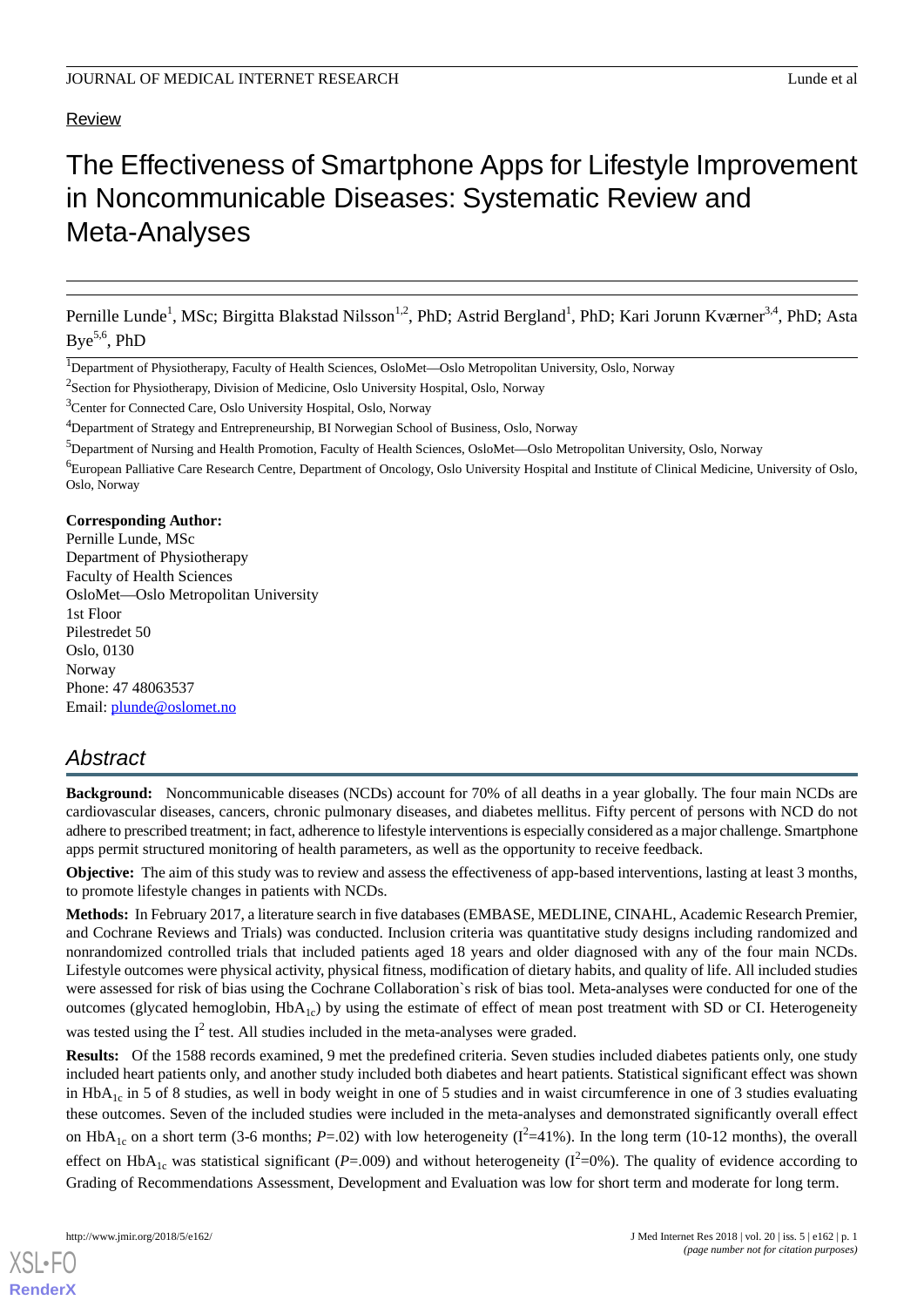# **Conclusions:** Our review demonstrated limited research of the use of smartphone apps for NCDs other than diabetes with a follow-up of at least 3 months. For diabetes, the use of apps seems to improve lifestyle factors, especially to decrease  $HbA_{1c}$ . More research with long-term follow-up should be performed to assess the effect of smartphone apps for NCDs other than diabetes.

#### *(J Med Internet Res 2018;20(5):e162)* doi:  $10.2196/$ *jmir.9751*

## **KEYWORDS**

smartphone; telemedicine; noncommunicable diseases; lifestyle; diet; exercise

# *Introduction*

Noncommunicable diseases (NCDs) account for as much as 70% of all deaths globally [\[1](#page-9-0)]. The four main NCDs are cardiovascular diseases (CVDs), cancers, chronic pulmonary diseases, and diabetes mellitus (DM), which all share the same behavioral risk factors: physical inactivity, unhealthy diet, tobacco use, and harmful use of alcohol [[1\]](#page-9-0). Lifestyle changes toward a more healthy behavior are of great importance in both prevention and treatment of these NCDs [\[2](#page-9-1)-[5\]](#page-9-2).

Adherence to treatment is the most important modifiable factor that compromises treatment outcome. Traditionally, adherence has focused on medication, which also is reflected in the World Health Organization's (WHO) definition of adherence; "the extent to which the patient follows medical instructions" [[6\]](#page-9-3). However, adherence also encompasses numerous health-related behaviors such as smoking cessation and changes in physical activity (PA), exercise, or diet, which are considered as a major challenge in treatment of NCDs [\[6](#page-9-3)]. Usually the interventions designed to promote healthy behavior are conducted as face-to-face modes of delivery, and their mainly short-term effectiveness has been extensively documented in a number of systematic reviews [[7-](#page-9-4)[10](#page-9-5)]. One reason of the inconclusive long-term results are probably lack of systematic follow-up and monitoring, which are crucial elements of all effective health behavior change [[11\]](#page-9-6).

Feedback seems to be essential for success in behavioral change [[12\]](#page-9-7). Modern technology such as electronic devices permits structured monitoring of important health parameters and follow-up of patients with NCD [\[13](#page-9-8)]. A meta-analyses (n=43,200) documented that mixed mode of delivery interventions where traditional behavioral change techniques (BCTs) were used together with dedicated digital tools were more effective than traditional techniques for behavioral change alone [\[12](#page-9-7)]. Another meta-analyses (n=20,000) supports this and concludes that tailored Web-based interventions was significantly more effective in improving health outcomes compared with nontailored Web-based interventions [[14\]](#page-9-9). Although several interventions such as Web portals, SMS text messaging (short message service, SMS), and phone calls to improve health for patients with NCDs are promising [\[15](#page-9-10)-[19\]](#page-10-0), smartphone technology has been emphasized because of its possibility to monitor and follow-up patients' health from anywhere at any time [[20\]](#page-10-1).

Thus, the purpose of this systematic review was to examine the effectiveness of interventions with smartphone apps, lasting at least 3 months, to promote lifestyle changes such as PA, physical

fitness, modification of dietary habits, and quality of life (QoL) in patients with NCDs.

# *Methods*

#### **Reporting Standards**

This systematic review and its procedures were planned, conducted, and reported in accordance to the Preferred Reporting Items for Systematic Reviews and Meta-Analyses (PRISMA) guidance. The review protocol was registered in the International Prospective Register of Systematic Reviews, registration number CRD42017057796.

#### **Inclusion Criteria**

Randomized and nonrandomized clinical trials with a minimum of 3-months follow-up that evaluated the effect of interventions with apps aiming to monitor PA and/or dietary habits were considered for inclusion. Patients had to be aged 18 years or above and diagnosed with CVD, cancer, chronic pulmonary disease, or DM. Case series with 10 or less participants were not included. If change of lifestyle was not the main goal of the intervention, studies were excluded. Due to limited resources for translation, the review was restricted to publications in Norwegian and English.

#### **Outcome Measures**

Primary outcomes of interest were PA, physical fitness, modification of dietary habits, and/or QoL. Regarding PA and physical fitness, the following measures were considered relevant: steps, self-reported minutes in activity, self-reported minutes of exercise, maximal oxygen consumption, 6-min walk test, shuttle walk tests, and submaximal physical fitness tests. Regarding effect on modification of dietary habits, measures included body weight, body mass index (BMI), waist circumference, and glycated hemoglobin  $(HbA_{1c})$ . Both generic and disease-specific QoL questionnaires were evaluated.

#### **Search Strategy**

Five databases (EMBASE, MEDLINE, CINAHL, Academic Research Premier, and Cochrane Reviews and Trials) were systematically searched for relevant studies with help from a research librarian. Boolean operators were used to expand, exclude, or join keywords in the search using the terms "AND" and "OR." Articles published before February 23, 2017 in English were included in this systematic review. The search strategy of each database is listed in [Multimedia Appendix 1.](#page-9-11)

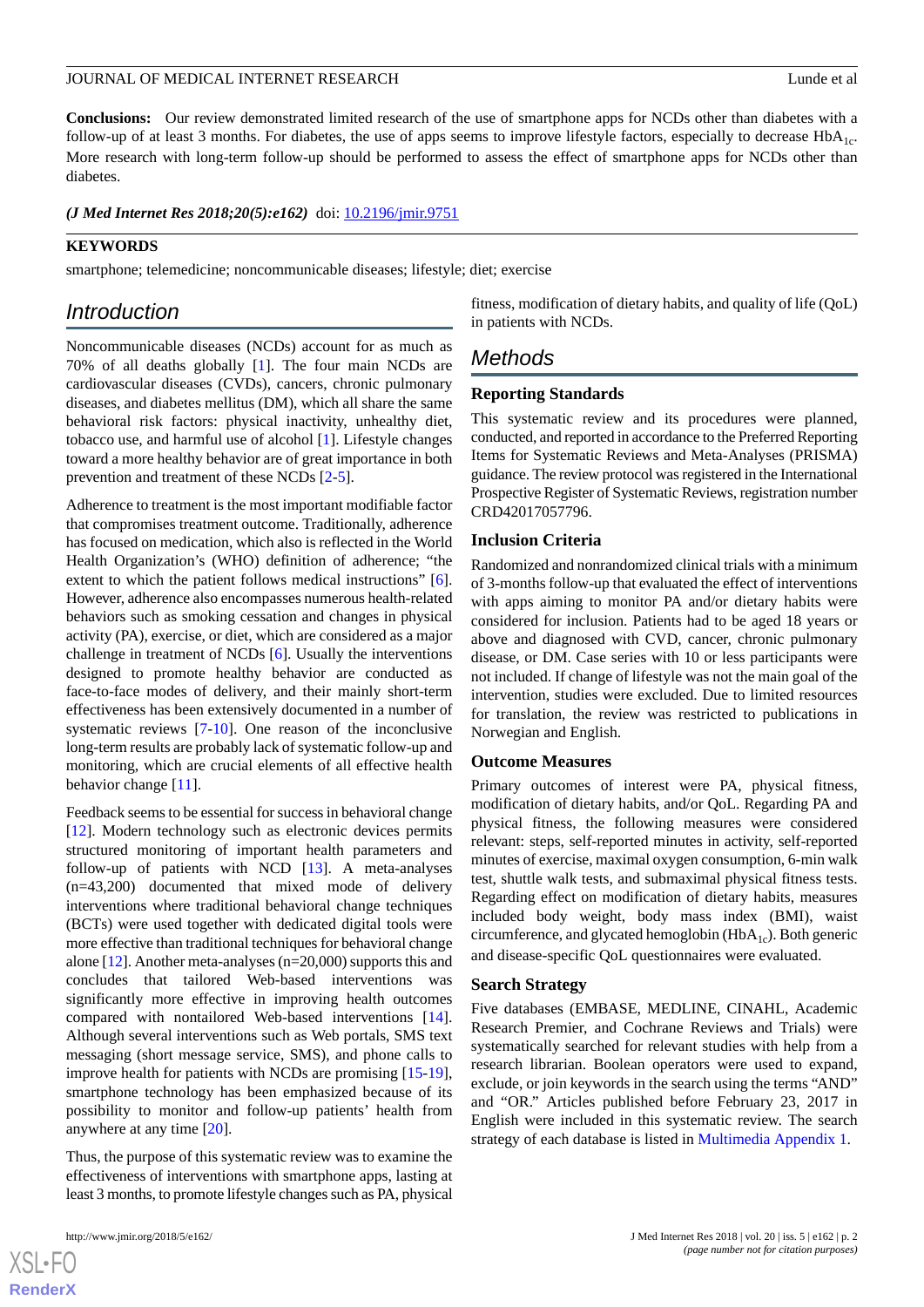## JOURNAL OF MEDICAL INTERNET RESEARCH Lunde et al

#### **Selection of Studies**

[Figure 1](#page-2-0) shows the PRISMA flowchart of reviewed and included studies.

The first author conducted the database search assisted by a research librarian. After conducting the search, duplicates were removed, and 2 authors independently reviewed title and abstract of all studies. We kept relevant reviews to hand screen the reference lists in case some articles got lost in the initial search. Disagreements between the two authors conducting the title and abstract review were discussed until a consensus was reached. All the studies that met the inclusion criteria went through a full-text screening process by two reading pairs. The first author reviewed all the studies. In the full-text screening phase, we hand screened the reference lists of all reviews, and we also screened the study characteristics of the included studies in the reviews. Additional studies were identified for inclusion to full-text screening. In case of disagreement in this phase, the other reading pair contributes to achieve consensus. In case of uncertainty related to the intervention used in some of the studies, we contacted authors. In addition, phone developers' own description was used if there was any uncertainty whether the phones were smartphones or not.

The first author extracted data from the studies. In studies with more than one intervention arm, data from the most intervening arm were extracted  $[21,22]$  $[21,22]$  $[21,22]$  $[21,22]$ . This was done to make the interventions in the different studies as homogeneous as possible. Data extracted from the studies included authors, year, country, study design, patient group (sample size and disease), inclusion criteria, details of the interventions, outcomes, and results.

<span id="page-2-0"></span>**Figure 1.** Preferred Reporting Items for Systematic Reviews and Meta-Analyses (PRISMA) flow diagram of reviewed and included studies.

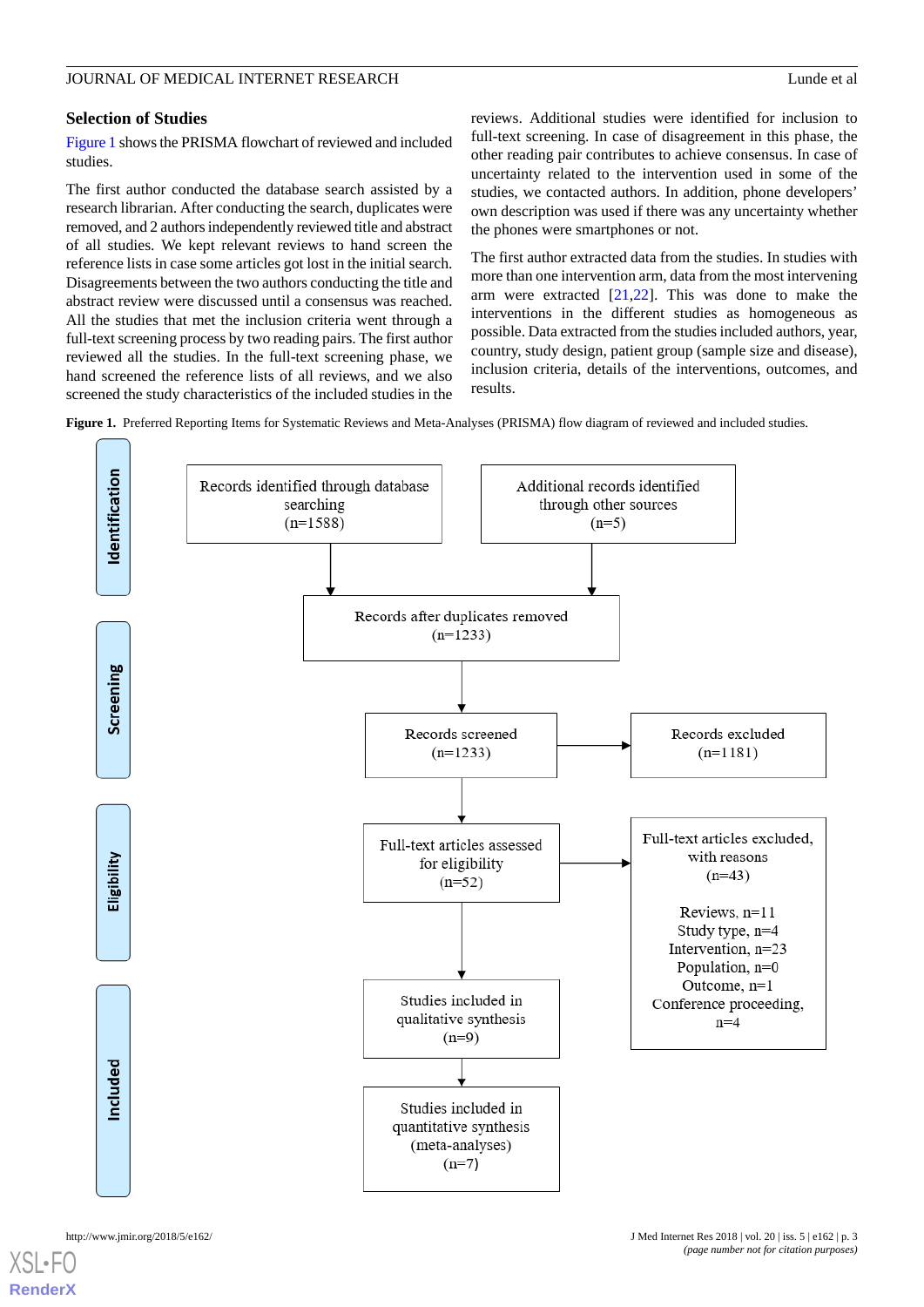<span id="page-3-0"></span>**Figure 2.** Risk of bias within studies.



#### **Quality Assessment**

In total, five reviewers (two reading pairs and first author reading all papers) independently assessed each included study for risk of bias (high, low, or unclear) using the Cochrane

[XSL](http://www.w3.org/Style/XSL)•FO **[RenderX](http://www.renderx.com/)** Collaboration`s risk of bias tool [\[23](#page-10-4)]. Again, the other reading pair assisted to reach consensus if necessary. Regarding scoring the different studies with respect to "selective reporting," we followed the judging criteria given by Cochrane Collaboration and read all protocols available in clinical trials or in journals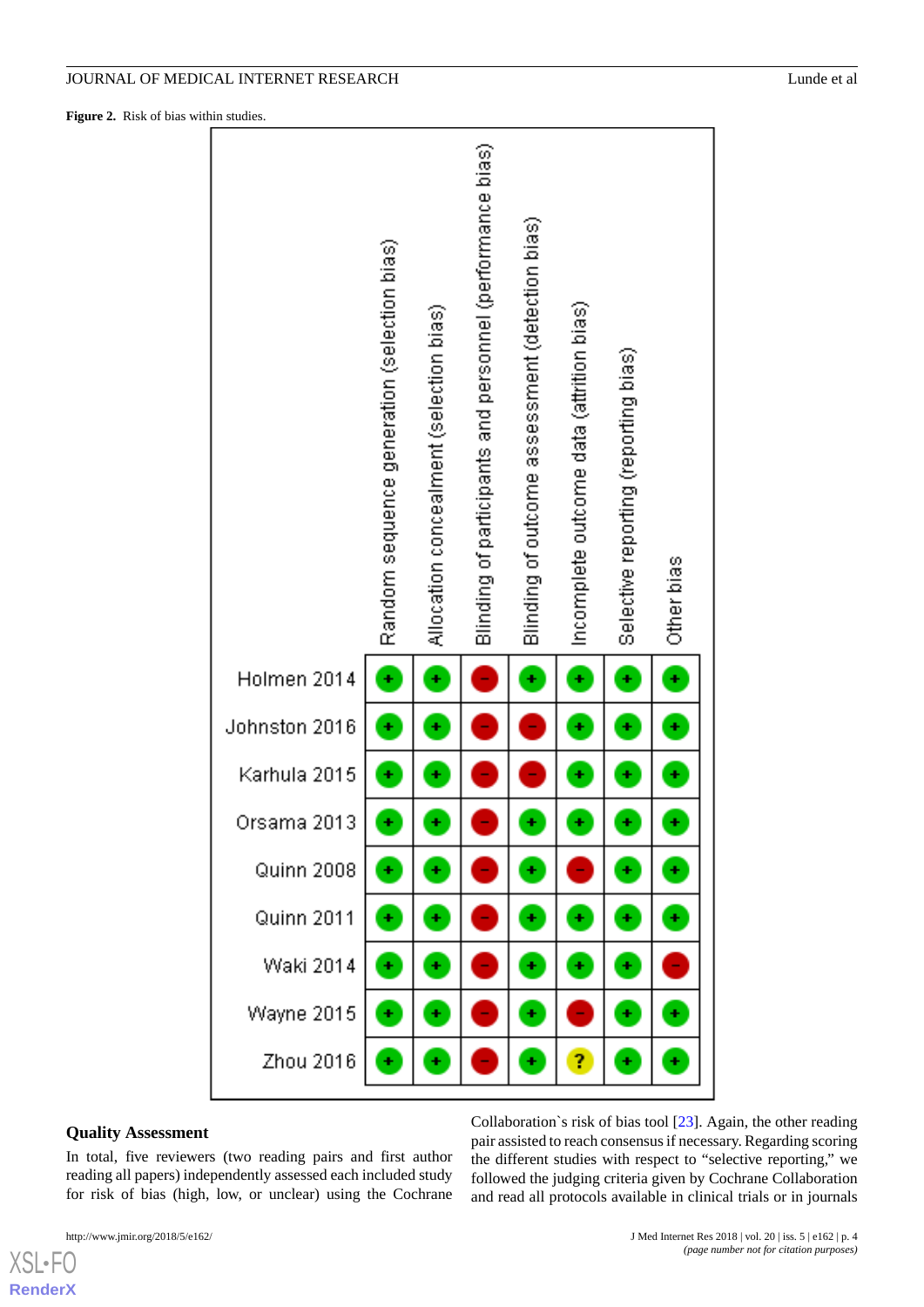if published. The results of the risk of bias assessment were then exported to the software RevMan, version 5.3 [[24](#page-10-5)] to create visual representation of the publication ([Figure 2](#page-3-0)). Difficulty in scoring some of the studies was handled by reading the protocol if published, either in paper or in Clinical Trials and/or by contacting study authors.

#### **Data Synthesis and Statistical Analyses**

After the first author had extracted data from the studies, all authors evaluated the preliminary results of the review. Meta-analyses were performed based on sufficient homogeneity across most of the included studies with regard to disease (DM) and primary outcome ( $HbA_{1c}$ ). One meta-analysis for short-term effect (3-6 months) and one for long-term effect (10-12 months) were performed. In the end, all studies included in the meta-analyses were evaluated using the Grading of Recommendations Assessment, Development, and Evaluation (GRADE) [\[25](#page-10-6)].

Meta-analyses were conducted by using estimate of effect of mean posttreatment  $HbA_{1c}$  values for both intervention and control group with SD. In studies where mean change were the only presented result  $[26,27]$  $[26,27]$  $[26,27]$ , we used this in addition to SD for both groups. If only CIs were presented, we calculated SD. In one study [[27\]](#page-10-8), both adjusted and nonadjusted estimate of effect were presented. We chose to use the adjusted estimate as authors reported this as results. To carry out the meta-analyses, we pooled studies based on length of the interventions. Heterogeneity was tested using the  $I^2$  test. Forest plot were constructed to visualize the results. All analyses were performed with RevMan version 5.3 software, with double entry of the estimate of effect.

# *Results*

#### **Study Selection**

Our search results are summarized in the PRISMA flow diagram ([Figure 1\)](#page-2-0). A total of 1588 studies were identified. Duplicates were removed, leaving 1228 studies to screen. After screening title and abstracts, 1181 papers were excluded for not meeting the inclusion criteria, leaving 47 studies for full-text review. On the basis of the full-text review, 6 studies were included in this review. From a hand search of review paper references and study characteristics in the reviews, an additional 5 studies were identified as potentially eligible, of which 3 studies were included. In total, 9 studies were included in the systematic review and 8 were eligible for meta-analysis [[21,](#page-10-2)[22](#page-10-3)[,26](#page-10-7)-[31](#page-10-9)]. One study [\[28](#page-10-10)] was not included in the meta-analysis because of poor outcome reporting and lack of response on email.

#### **Study Characteristics**

The characteristics of the included studies are presented in [Table](#page-5-0) [1.](#page-5-0) Six of the included studies included patients with DM type 2 only [[21,](#page-10-2)[22](#page-10-3)[,27](#page-10-8)-[30\]](#page-10-11). One study included both type 1 and type 2 DM [\[31](#page-10-9)], 1 study included patients with DM type 2 or CVD (ischemic heart disease and/or heart failure)  $[26]$  $[26]$ , and 1 study included patients with myocardial infarction [[32\]](#page-10-12). Four studies were carried out in Europe [[21](#page-10-2)[,26](#page-10-7),[27](#page-10-8)[,32](#page-10-12)], 3 in North- and East

 $XSI - F($ **[RenderX](http://www.renderx.com/)** America [[22](#page-10-3)[,28](#page-10-10),[30\]](#page-10-11), and 2 in Asia [[29,](#page-10-13)[31](#page-10-9)]. Study duration ranged from 3 months to 1 year of follow up; 3 months  $(n=3)$  $[28,29,31]$  $[28,29,31]$  $[28,29,31]$  $[28,29,31]$ , 6 months (n=2)  $[30,32]$  $[30,32]$  $[30,32]$ , 10 months (n=1)  $[27]$  $[27]$ , and 1 year (n=3) [\[21](#page-10-2),[22](#page-10-3)[,26](#page-10-7)]. All the included studies had a control group, where 6 studies involved "usual care" or "standard medical care" as control. Two of the included studies gave the control group part of the intervention, whereas one of them received a simplified smartphone app with drug adherence e-diary [\[32](#page-10-12)], and the other received health coaching [[30\]](#page-10-11). One study did not describe what the control group received [[28\]](#page-10-10).

#### **Intervention Characteristics**

An overview of the characteristics of the interventions used in included studies is presented in [Table 2](#page-6-0). All the included studies [[21,](#page-10-2)[22,](#page-10-3)[26](#page-10-7)[-32](#page-10-12)] used apps where it was possible to register blood glucose data. All studies had registration of lifestyle factors, whereas 6 studies registered exercise and/or PA in the app  $[21,26,27,29,30,32]$  $[21,26,27,29,30,32]$  $[21,26,27,29,30,32]$  $[21,26,27,29,30,32]$  $[21,26,27,29,30,32]$  $[21,26,27,29,30,32]$  $[21,26,27,29,30,32]$  $[21,26,27,29,30,32]$  and/or registration of dietary habits [[21,](#page-10-2)[22,](#page-10-3)[28](#page-10-10)[-31](#page-10-9)]. Patients in all studies monitored themselves on lifestyle factors and clinical measurements. In 7 of the studies [[22,](#page-10-3)[26-](#page-10-7)[31\]](#page-10-9), health personal and/or researchers monitored them as well. Patients received feedback based on what they had registered in the app, whereas 4 of the studies had automatic feedback [[21,](#page-10-2)[22](#page-10-3),[28,](#page-10-10)[32](#page-10-12)], 3 studies had individualized feedback [[26,](#page-10-7)[30,](#page-10-11)[31\]](#page-10-9), 1 study had automatic feedback and individualized if warranted [[27\]](#page-10-8), and 1 study had both automatic and individualized [[29\]](#page-10-13). In 6 of the included studies, they had additional support to the app  $[21,22,26-28,30]$  $[21,22,26-28,30]$  $[21,22,26-28,30]$  $[21,22,26-28,30]$  $[21,22,26-28,30]$  $[21,22,26-28,30]$  $[21,22,26-28,30]$ ; however, the app was the main part of the intervention.

#### **Risk of Bias Within Studies**

There was high risk of bias in all the included studies ([Figure](#page-3-0) [2\)](#page-3-0).

Six of the studies were registered in clinical trials [[21,](#page-10-2)[22,](#page-10-3)[26](#page-10-7)[,30](#page-10-11)-[32\]](#page-10-12). All of them reported on more outcomes than registered. The additional outcomes were not exclusively positive. The reason might be not updating the study protocol rather than selective outcome reporting. Therefore, they got "low risk of bias" on "selective reporting" score. The three other studies were neither registered in clinical trials nor published elsewhere [[27](#page-10-8)[-29](#page-10-13)]. However, the published reports included all expected outcomes, and therefore, they were all given "low risk of bias."

#### **Effects of Smartphone App**

An overview of effects of apps on lifestyle factors including physical fitness, PA, modification of dietary habits, and QoL is presented [Table 1](#page-5-0). Five of 8 studies evaluating  $HbA_{1c}$  reported statistical significant differences between groups in favor of the intervention groups [\[22](#page-10-3),[27-](#page-10-8)[29](#page-10-13),[31\]](#page-10-9). One of 3 studies evaluating waist circumference reported a statistical significant effect between groups in favor of the intervention group [[26\]](#page-10-7). Additionally, 1 study reported a statistical significant within group change for the intervention group [\[30](#page-10-11)]. One of 5 studies evaluating body weight reported statistical significant differences between groups in favor of the intervention group [[27\]](#page-10-8), and 2 studies reported a statistical significant change in body weight within the intervention groups [\[26](#page-10-7),[30\]](#page-10-11).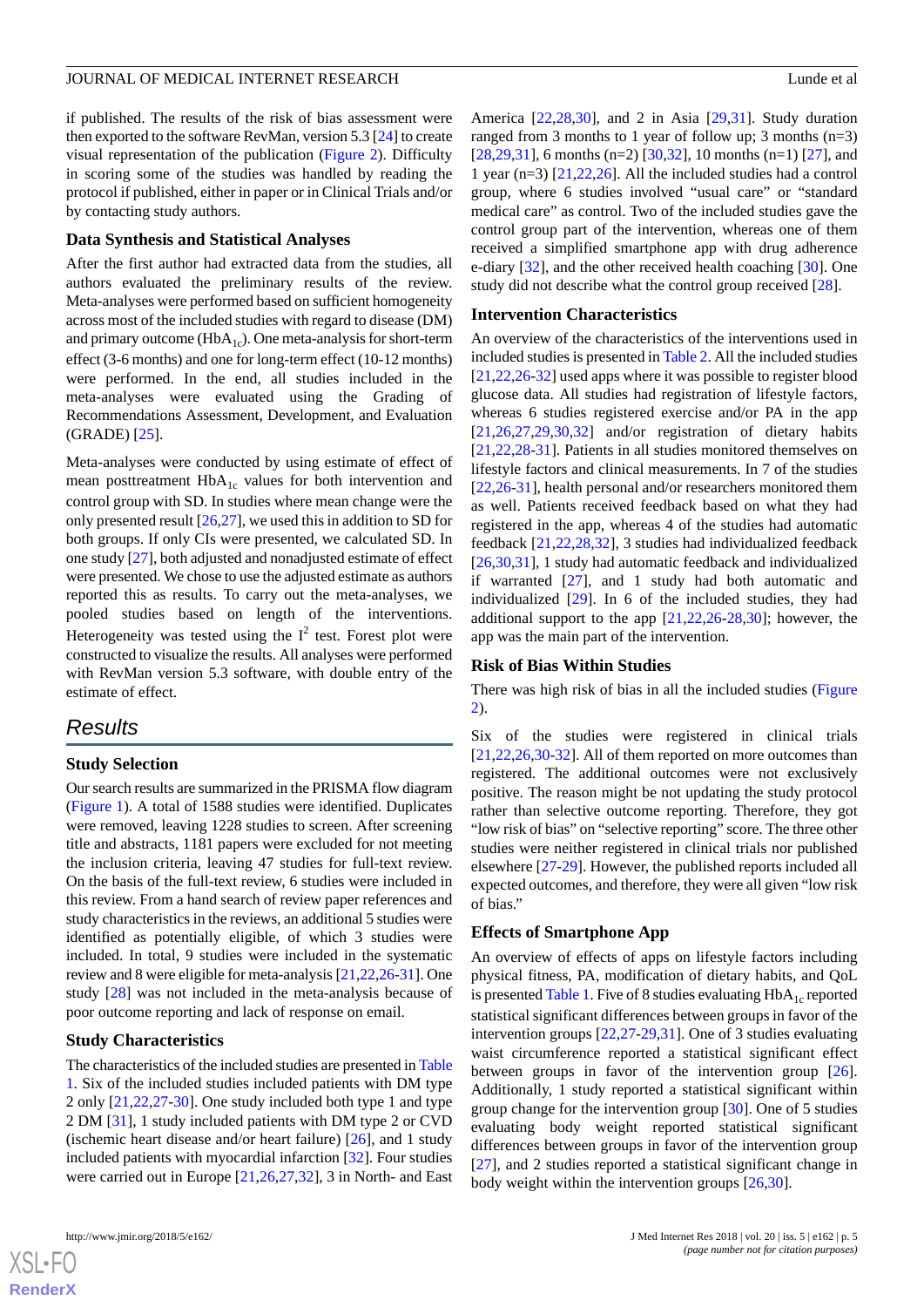# **JOURNAL OF MEDICAL INTERNET RESEARCH** Lunde et al

<span id="page-5-0"></span>**Table 1.** Study characteristics.

| Reference (year),<br>country                              | Study design and study<br>duration                                      | Sample size; disease                                                                | Intervention group (IG) or<br>control group (CG)                                                                                                                                                                                                                                                                                                                                                                        | Outcomes of interest <sup>a</sup>                                                                                                                                                          | Results <sup>b</sup>                                                                                                                                                                                                                                                         |
|-----------------------------------------------------------|-------------------------------------------------------------------------|-------------------------------------------------------------------------------------|-------------------------------------------------------------------------------------------------------------------------------------------------------------------------------------------------------------------------------------------------------------------------------------------------------------------------------------------------------------------------------------------------------------------------|--------------------------------------------------------------------------------------------------------------------------------------------------------------------------------------------|------------------------------------------------------------------------------------------------------------------------------------------------------------------------------------------------------------------------------------------------------------------------------|
| Holmen et al (2014),<br>Norway $[21]$                     | 3-arm randomized con-<br>trolled trial (RCT),<br>multicenter, 12 months | $N=151$ ; Diabetes mel-<br>litus (DM) type 2                                        | IG 1: app to increase self-<br>management; IG 2: IG 1<br>+ five health counseling<br>sessions by a diabetes<br>nurse; CG: usual care                                                                                                                                                                                                                                                                                    | Glycated hemoglobin<br>$(HbA1c)$ , Weight,<br>Health-related quality<br>of life (HROoL; 36-<br>item short form sur-<br>vey, SF-36), Lifestyle<br>change (dietary and<br>physical activity) | No statistical differ-<br>ences between groups<br>(NS) in outcomes of in-<br>terest                                                                                                                                                                                          |
| Johnston et al<br>$(2016)$ , Sweden [32]                  | 2-arm RCT, multicen-<br>ter, 6 months                                   | $N=174$ ; Myocardial<br>infarction                                                  | IG: app to register informa-<br>tion about drug adherence,<br>exercise, weight, smoking,<br>blood pressure, low-densi-<br>ty lipoprotein cholesterol,<br>and blood glucose; CG:<br>simplified app with drug<br>adherence e-diary                                                                                                                                                                                        | Cardiovascular risk<br>(body mass index,<br>physical activity),<br>QoL (EuroQoL-5D)                                                                                                        | NS in outcomes of inter-<br>est                                                                                                                                                                                                                                              |
| Finland $[26]$                                            | Karhula et al (2015), 2-arm RCT, 12 months                              | N=519; Heart disease<br>patients (ischemic<br>and/or heart failure)<br>or DM type 2 | IG: app with health coach-<br>ing and self-monitoring of<br>health parameters; CG:<br>usual care                                                                                                                                                                                                                                                                                                                        | $HRQoL$ (SF-36),<br>$HbA_{1c}$ (in DM pa-<br>tients), Body weight,<br>Waist circumference                                                                                                  | Diabetics: Change in<br>waist circumference,<br>$P = 01$ ; IG: $-2.03$ , 95%<br>$CI$ (-2.76 to -1.29),<br>$CG: -0.29, 95\% CI$<br>$(-1.47 \text{ to } 0.9)$ ; NS in<br>other outcomes of inter-<br>est; Heart patients: NS<br>in all outcomes of inter-<br>est               |
| Finland $[27]$                                            | Orsama et al (2013), 2-arm RCT, 10 months N=53; DM type 2               |                                                                                     | IG: app for monitoring and $HbA_{1c}$ , Body weight<br>remote reporting of dia-<br>betes health-related param-<br>eters; CG: usual care                                                                                                                                                                                                                                                                                 |                                                                                                                                                                                            | Change in $HbA_{1c}$ ,<br>$P = 02$ , IG: $-0.4$ , 95%<br>CI $(-0.67$ to $-0.14$ ),<br>CG: 0.004, 95% CI<br>$(-0.35 \text{ to } 0.36)$ -Change<br>in body weight, $P=.02$ ,<br>IG: $-2.1$ kg, 95% CI<br>$(-3.6 \text{ to } -0.6)$ , CG: 0.4<br>kg, 95% CI $(-1.1)$ to<br>1.9) |
| Quinn et al (2008),<br>Maryland, United<br>States $[28]$  | 2-arm RCT, multicen-<br>ter, 3 months                                   | N=30; DM type 2                                                                     | IG: app with monitoring of $HbA_{1c}$<br>health parameters; CG: not<br>mentioned                                                                                                                                                                                                                                                                                                                                        |                                                                                                                                                                                            | Change in $HbA_{1c}$ ,<br>$P = 0.04$ , IG: $-2.03\%$ ,<br>$CG: -0.68%$                                                                                                                                                                                                       |
| Quinn et al $(2011)$ ,<br>Maryland, United<br>States [22] | 4-arm cluster RCT, 12<br>months                                         | $N=163$ ; DM type 2                                                                 | IG 1: app allowing patients<br>to enter diabetes self-care<br>data. Web portal that aug-<br>mented the app. Health<br>providers had access to<br>analyzed patient data; IG<br>2: as IG 1, but in the Web<br>portal, health providers<br>had access to unanalyzed<br>patient data; IG 3: as IG 2,<br>but the health providers<br>had only access to patient<br>data if the patients chose<br>to share it; CG: usual care | $HbA_{1c}$                                                                                                                                                                                 | Change in $HbA_{1c}$ ,<br>P=.001, 95% CI change<br>in IG: $-2.3$ to $-1.5$ , CG:<br>$-1.1$ to $-0.3$                                                                                                                                                                         |
| Waki et al (2014),<br>Japan $[29]$                        | 2-arm RCT, 3 months                                                     | $N=54$ ; DM type 2                                                                  | IG: app aiming to increase<br>self-management; CG:<br>usual care, continue their<br>self-care regimen                                                                                                                                                                                                                                                                                                                   | $HbA_{1c}$ , Body mass in-<br>$dex$ (BMI)                                                                                                                                                  | Change in $HbA_{1c}$ ,<br>$P = 015$ , IG: $-0.4\%$ ,<br>$CG: 0.1\%$ ; NS in other<br>outcomes of interest                                                                                                                                                                    |
| Wayne et al $(2015)$ ,<br>Canada <sup>[30]</sup>          | 2-arm RCT, multicen-<br>ter, 6 months                                   | $N=131$ ; DM type 2                                                                 | IG: app monitoring health<br>parameters; CG: usual care<br>and health coaching                                                                                                                                                                                                                                                                                                                                          | $HbA_{Ic}$ , Body weight,<br>BMI, Waist circumfer-<br>ence, QoL $(SF-12)$                                                                                                                  | NS in outcomes of inter-<br>est.                                                                                                                                                                                                                                             |

[XSL](http://www.w3.org/Style/XSL)•FO **[RenderX](http://www.renderx.com/)**

http://www.jmir.org/2018/5/e162/ J Med Internet Res 2018 | vol. 20 | iss. 5 | e162 | p. 6 *(page number not for citation purposes)*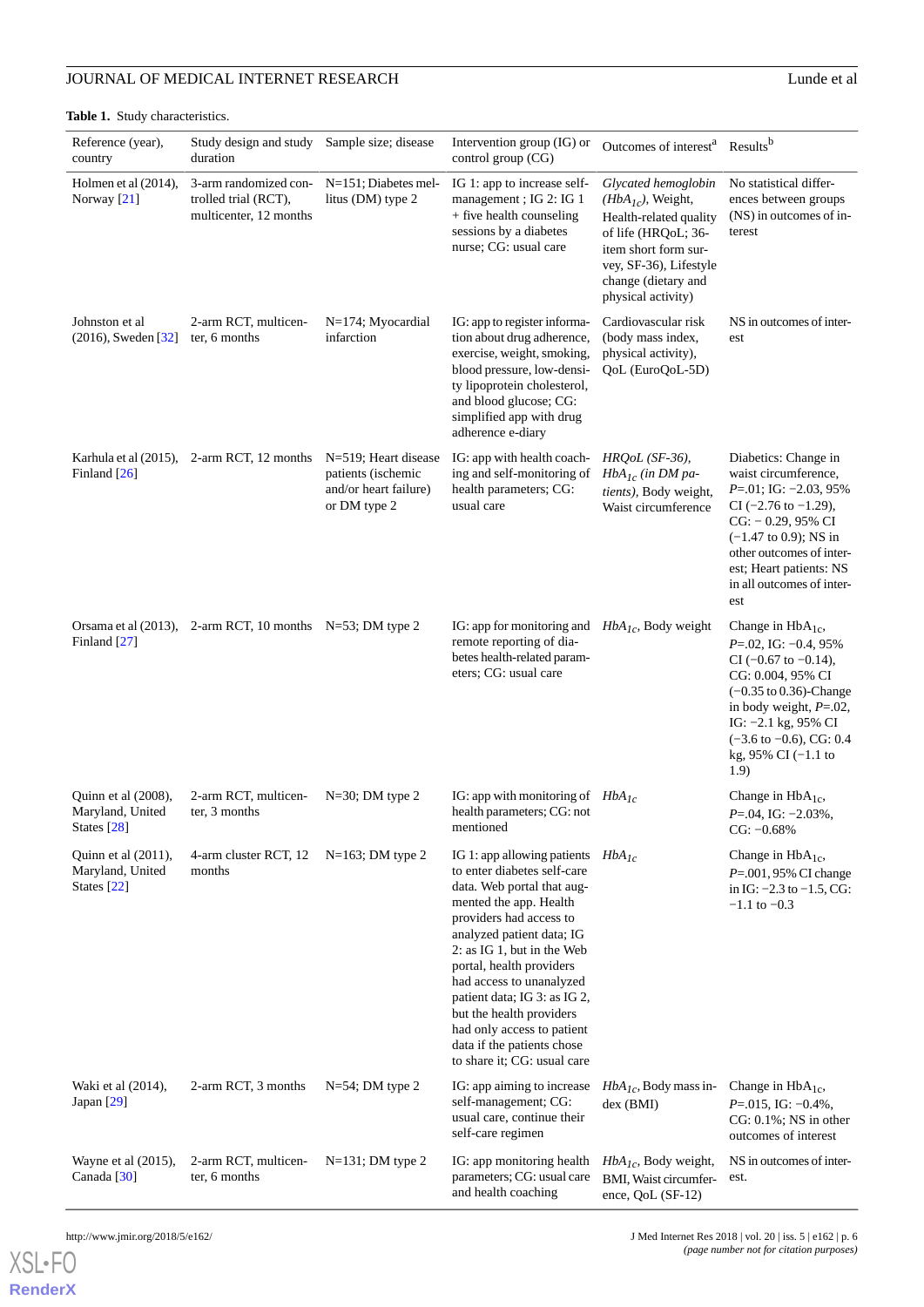| Reference (year),<br>country          | Study design and study<br>duration | Sample size; disease              | Intervention group $(IG)$ or<br>control group $(CG)$    | Outcomes of interest <sup>a</sup> Results <sup>b</sup>                             |                                                                                     |
|---------------------------------------|------------------------------------|-----------------------------------|---------------------------------------------------------|------------------------------------------------------------------------------------|-------------------------------------------------------------------------------------|
| Zhou et al $(2016)$ ,<br>China $[31]$ | 2-arm RCT, 3 months                | $N=100$ ; DM type 1<br>and type 2 | IG: app monitoring health<br>parameters; CG: usual care | $HbA_{1c}$ Body weight,<br>BMI, Waist circumfer- $P<.01$ , IG: $-1.95\%$ ,<br>ence | Change in $HbA_{1c}$ ,<br>$CG: -0.79\%$ ; NS in<br>other outcomes of inter-<br>est. |

<sup>a</sup>Outcome in italics indicate primary outcome in the study.

<span id="page-6-0"></span><sup>b</sup>Results are reported as difference between groups (*P* value) and as mean change in each group in accordance what is used by the authors.

**Table 2.** Intervention characteristics.

| Smartphone app               |                              |                                                                            |                                      |                             |                                                       | Additional                  |
|------------------------------|------------------------------|----------------------------------------------------------------------------|--------------------------------------|-----------------------------|-------------------------------------------------------|-----------------------------|
| First author (year)          | Logging lifestyle<br>factors | Clinical measurements<br>logging                                           | Monitoring personnel                 | Education or<br>information | Feedback                                              | $\text{support}^{\text{a}}$ |
| Holmen et al (2014) [21]     | $\mathcal{S}^{\rm b}$        | Blood glucose (BG)                                                         | Patient                              | ✓                           | Automatic                                             | $\checkmark$ (1,3)          |
| Johnston et al $(2016)$ [32] | ✓                            | Blood pressure (BP), BG,<br>Low-density lipoprotein<br>cholesterol, Weight | Patient                              | ✓                           | Automatic                                             |                             |
| Karhula et al (2015) [26]    | ✓                            | BP, Weight, BG (diabet-<br>ics)                                            | Patient, Health-coach                | ✓                           | Individualized<br>via telephone<br>every 4-6<br>weeks | (2,3)                       |
| Orsama et al (2013) [27]     | ✓                            | BP, Weight, BG                                                             | Patient, Study nurses                | ✓                           | Automatic, In-<br>dividualized if<br>warranted        | $\checkmark$ (2)            |
| Quinn et al (2008) [28]      |                              | <b>BG</b>                                                                  | Research team, Patient.<br>Physician | ✓                           | Automatic                                             | (2,4)                       |
| Quinn et al (2011) [22]      | ✓                            | BG                                                                         | Patient, Health care<br>provider     | ✓                           | Automatic                                             | (2,3)                       |
| Waki et al (2014) [29]       | ✓                            | BG, BP, Weight                                                             | Patient, Research team,<br>Dietitian |                             | Automatic, In-<br>dividualized                        |                             |
| Wayne et al (2015) [30]      | ✓                            | BG, Mood                                                                   | Patient, Health coach                |                             | Individualized                                        | $\checkmark$ (1,3)          |
| Zhou et al (2016) [31]       | ✓                            | BG, BP                                                                     | Patient, Research team               | ✓                           | Individualized                                        |                             |

<sup>a</sup>1: Exercise advice; 2: Patient Web portal; 3: Telephone contact or coaching; 4: Email.

<sup>b</sup>Check mark denotes characteristic is present.

## **Effect of Smartphone App for Patients With Diabetes With Regard to Glycated Hemoglobin**

Seven studies were included in the quantitative synthesis; 3 studies evaluated the effect of apps on short term [\[29](#page-10-13)-[31\]](#page-10-9), and 4 studies on long term [\[21](#page-10-2)[,22](#page-10-3),[26](#page-10-7)[,27](#page-10-8)]. The overall effect on short term was statistically significant (*P*=.02; [Figure 3\)](#page-7-0). The heterogeneity was acceptable with  $I^2$  at 41%. The overall effect on long term was statistically significant (*P*=.009) with no heterogeneity ( $I^2$ =0%; [Figure 4\)](#page-7-1).

The quality of evidence (GRADE) is presented in [Table 3](#page-7-2). The quality of evidence in the included studies in short- and long-term effect analysis was scored as low and moderate, respectively. In the short-term effect analysis, the quality was downgraded because of risk of bias and imprecision [[29-](#page-10-13)[31\]](#page-10-9). In the long-term effect analysis, the quality was downgraded to moderate because of imprecision in the estimate of effect [[21,](#page-10-2)[22,](#page-10-3)[26](#page-10-7)[,27](#page-10-8)].

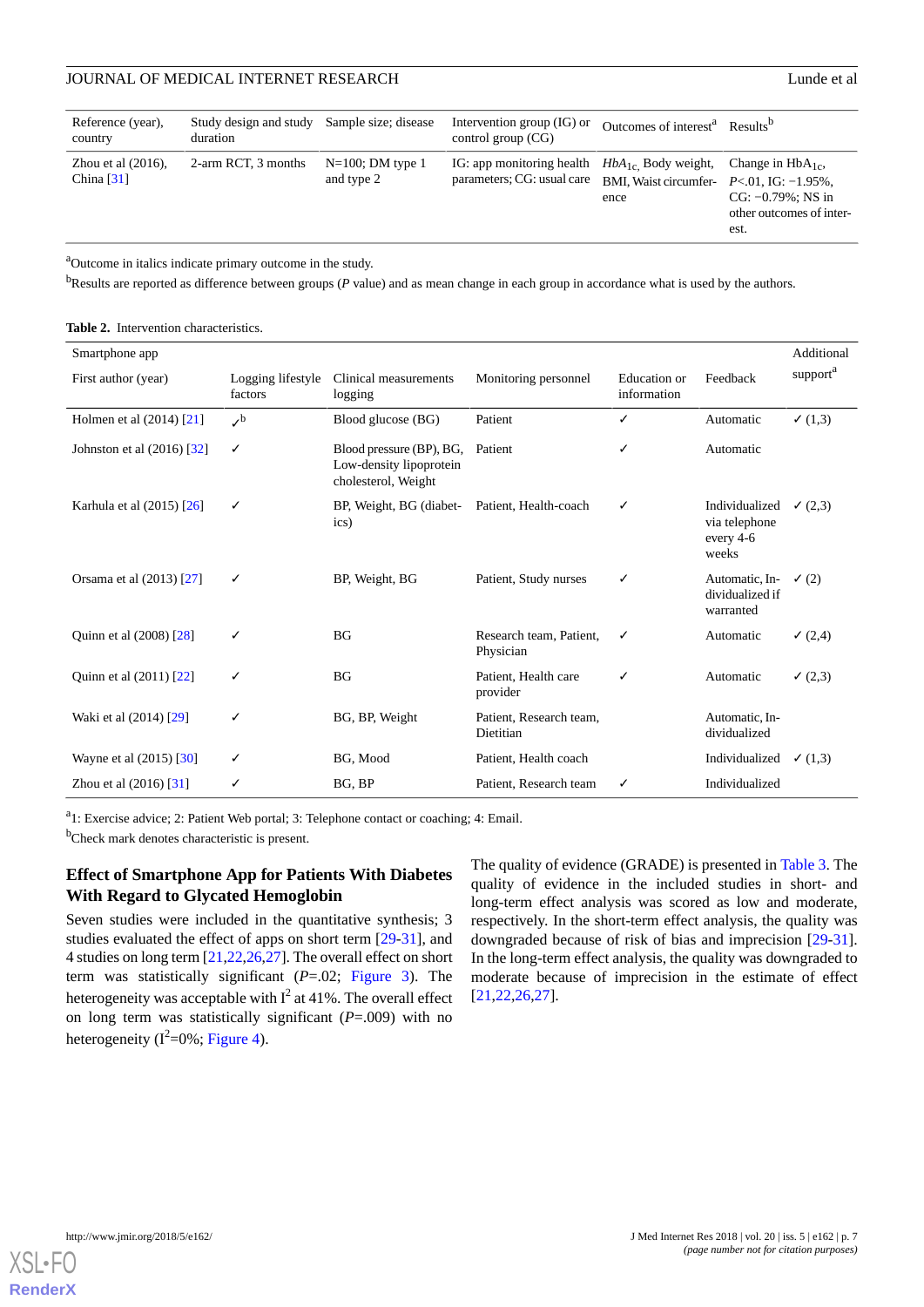<span id="page-7-0"></span>Figure 3. Forest plot: short-term effect on glycated hemoglobin (HbA1c).



<span id="page-7-1"></span>**Figure 4.** Forest plot: long-term effect on glycated hemoglobin ( $HbA_{1c}$ ).



<span id="page-7-2"></span>**Table 3.** Quality of evidence of glycated hemoglobin (HbA<sub>1c</sub>).

| Outcome               | Number of participants (number of studies) | Standardized mean differences (95% CI) | Quality of evidence (GRADE <sup>a</sup> ) |
|-----------------------|--------------------------------------------|----------------------------------------|-------------------------------------------|
| $HbA_{1c}$ short term | 251 (3)                                    | $-0.50$ ( $-0.91$ to $-0.08$ )         | Low <sup>b,c</sup>                        |
| $HbA_{1c}$ long term  | 452(4)                                     | $-0.24$ ( $-0.43$ to $-0.06$ )         | Moderate <sup>d</sup>                     |

<sup>a</sup>GRADE: Grading of Recommendations Assessment, Development, and Evaluation.

<sup>b</sup>Downgraded because of risks of biases (such as attrition bias, blinding, and other bias).

<sup>c</sup>Downgraded because of imprecision (few participants, less than 300).

<sup>d</sup>Downgraded because of imprecision (variation in the estimate of effect).

# *Discussion*

This is, to our knowledge, the first systematic review that examines the effectiveness, for at least 3 months, of apps to promote lifestyle changes for patients with NCD. Eight of 9 studies in this review were performed in persons with DM. In this group, the app showed better effectiveness to improve lifestyle factors than traditional ways to intervene and/or no intervention, especially regarding decrease of  $HbA<sub>1c</sub>$ . Only 2 studies had included persons with CVD, and no differences were found in variables reflecting lifestyle.

A major strength of this review are the authors' attempt to identify all relevant studies by using a comprehensive search strategy in multiple databases led by a research Liberian, as well as well documented methodological strictness performing the systematic review and meta-analyses. In total, five authors participated in this process, which also included hand searching of review paper references to identify additional studies that may have been lost in the initial search. All authors also independently screened the studies for risk of bias. As the search results turned out to be relatively homogeneous, it also was possible to pool the results of one common outcome into two meta-analyses and grade them. However, despite the existence of hundreds of studies involving apps used by CVD, cancer, chronic pulmonary, and/or DM patients, there is a lack of

[XSL](http://www.w3.org/Style/XSL)•FO **[RenderX](http://www.renderx.com/)**

rigorous trials regarding specific lifestyle outcomes such as PA, physical fitness, modification of dietary habits, and QoL.

Statistical significant improvements between groups on lifestyle factors were reported in 6 of 9 studies (67%). To our knowledge, only one systematic review has previously evaluated the impact of mobile health (mHealth), which WHO has defined as medical and public health practice supported by mobile devices such as mobile phones patient monitoring devices and other wireless devices [[33\]](#page-10-14), in more than one chronic disease. They reported significant improvements between groups on disease-specific outcomes in 39% of the 41 included studies [[34\]](#page-10-15). The different results may be explained by different study aims. Although the aim of this review was to study the effectiveness of apps to promote lifestyle changes, the former review aimed to assess the usability, feasibility, and acceptability of mHealth interventions. It is therefore likely that the included studies [[34](#page-10-15)] also were designed to assess usability, feasibility, and acceptability and not necessarily to improve lifestyle and disease-specific outcomes.

To our knowledge, only one systematic review and meta-analyses on the effect of apps to improve  $HbA_{1c}$  has previously been conducted [[35\]](#page-10-16). This review included several studies also included in this review [[21](#page-10-2)[,22](#page-10-3),[27](#page-10-8)[-29](#page-10-13)], but they did not have any exclusion criteria based on follow-up, and the results were pooled into meta-analyses based on methodological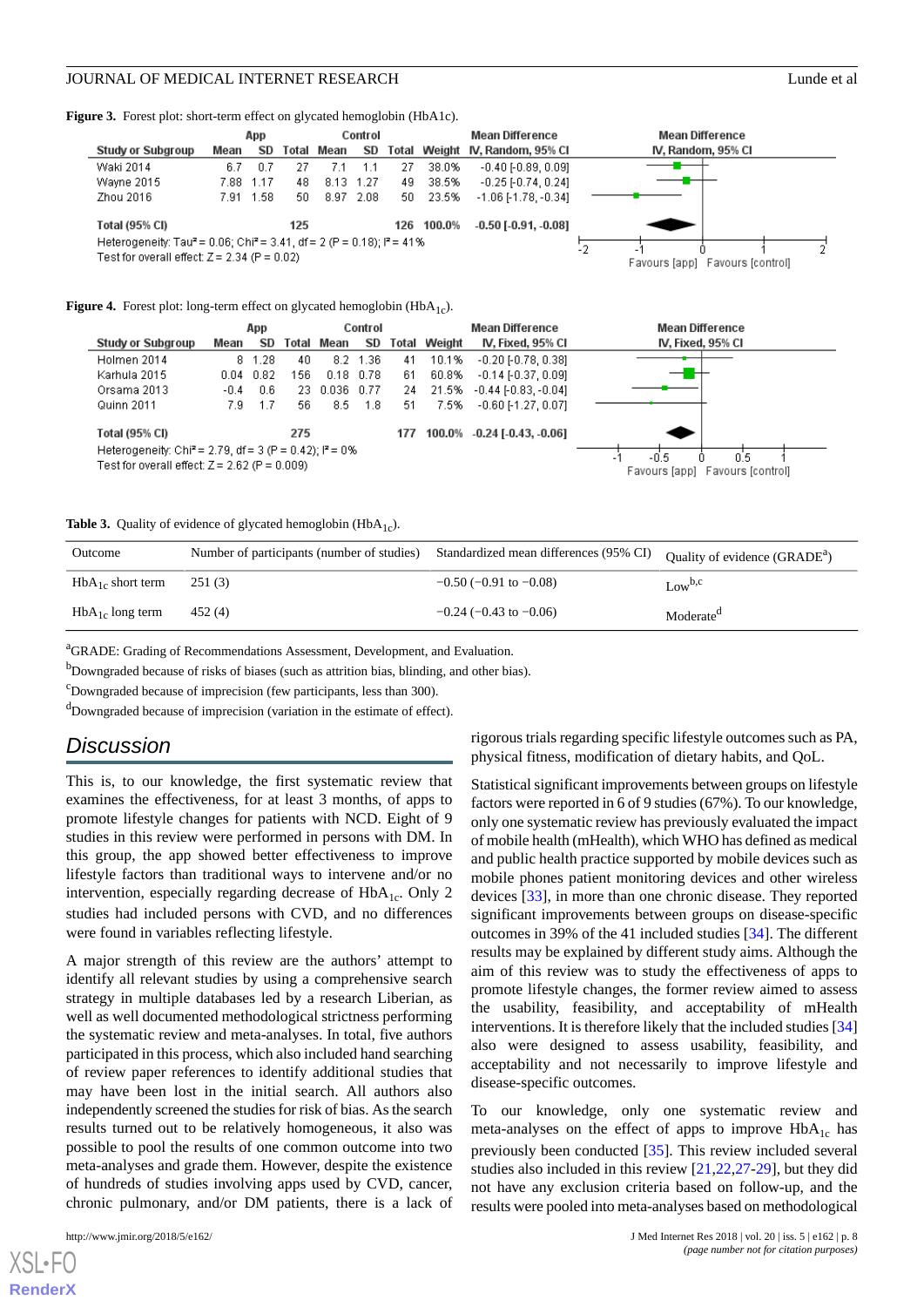quality. They reported a mean reduction in  $HbA_{1c}$  in participants using an app compared with control of 0.49% (95% CI 0.3-0.68;  $I^2$ =10%). Studies with fair or good quality showed lower effect compared with studies with poor quality [\[35](#page-10-16)]. In the current meta-analyses, the mean reduction in  $HbA_{1c}$  in participants using an app compared with controls were 0.50% (95% CI 0.08-0.91; I<sup>2</sup>=41%) and 0.24% (95% CI 0.06-0.43; I<sup>2</sup>=0%) for short term and long term, respectively.

Despite the fact that the majority of the included studies showed significant efficacy, 3 of the included studies [[21,](#page-10-2)[30](#page-10-11),[32\]](#page-10-12) did not show any effect on outcomes of interest, and significant effect were not found in health-related QoL [\[21](#page-10-2),[26,](#page-10-7)[30](#page-10-11),[32\]](#page-10-12). One explanation for this might be the fact that the studies did not have enough power to detect such differences, as HbA<sub>1c</sub> was the primary outcome, and statistical power and the intervention design were based on this. In addition, we should not ignore the fact that it might be with apps similar to other lifestyle interventions, it is hard to actually get a change that lasts over time [\[6\]](#page-9-3). This may be what we see as a tendency in our meta-analyses regarding  $HbA_{1c}$  as well, where short-term effect is superior to long-term effect.

A recent systematic meta-review evaluated telehealth interventions, which are also regarded as mHealth, to support self-management of long-term conditions [[36\]](#page-10-17). It revealed that most of the research in the field of technology-based interventions is currently conducted in patients with DM, and their results support our findings. Monitoring of blood glucose and feedback improved glycemic control in patients with DM [[36\]](#page-10-17). Meta-analysis on the effects of mHealth in patients with DM have reported a significant reduction in  $HbA_{1c}$  of 0.33% [[37\]](#page-10-18). Such interventions may also have a potential to improve well-being in patients with DM type 2, although the results did not reach statistical significance in favor of the intervention [[38\]](#page-10-19), which is in line with our results.

The use of mobile technologies and their innovative apps to address lifestyle change in patients with NCD seems to be in its early days, which can explain our limited findings in other NCDs than DM. However, mHealth interventions have been demonstrated as effective to reduce CVD outcomes, body weight, and BMI and to increase adherence to medical therapy, as well as adherence to nonpharmacologic therapy for patients with CVD [[18,](#page-9-12)[39](#page-11-0)]. Telehealth interventions have been demonstrated as potentially effective interventions to improve outcomes in cancer patients [[40\]](#page-11-1). Apps to support self-management in patients with asthma have been pointed as potential effective [\[41\]](#page-11-2). Although apps for lifestyle improvement in patients with DM seems to be ahead compared with the other NCDs, we believe that in a few years more studies will exist for CVD, cancer, and chronic pulmonary diseases as well. We screened many studies evaluating apps for CVD, cancer, and chronic pulmonary diseases in the screening phase of this

systematic review; however, most of them were excluded because of follow-up time and outcomes. The reason why apps for DM is major and ahead compared with the other NCDs may be because of difficultness in developing apps that are feasible and with high utility for the more complex NCDs.

App as an intervention can be defined as a complex intervention defined as interventions containing several interacting components [[42\]](#page-11-3). All studies included in his review used apps with several and different components as the main part of the intervention. Most of the studies also had additional support (see [Table 2\)](#page-6-0). It can be difficult to understand the cause of any effects of a complex intervention, and therefore, it is crucial to have an idea of the underlying theory of the intervention [[42\]](#page-11-3). In this review, 5 studies  $[21, 22, 26, 27, 30]$  $[21, 22, 26, 27, 30]$  $[21, 22, 26, 27, 30]$  $[21, 22, 26, 27, 30]$  $[21, 22, 26, 27, 30]$  $[21, 22, 26, 27, 30]$  $[21, 22, 26, 27, 30]$  $[21, 22, 26, 27, 30]$  $[21, 22, 26, 27, 30]$  $[21, 22, 26, 27, 30]$  showed some underlying theory of their intervention. However, it was just one of the included studies that explicitly mentioned their predefined theoretical framework for the intervention [[21\]](#page-10-2). For Internet interventions, it is shown that if a theoretical framework based on several BCTs is incorporated, the interventions are more effective [\[12](#page-9-7)]. This may be because different techniques target different stages of a behavioral change process [[43\]](#page-11-4). All studies included in this review used different kinds of feedback and monitoring as BCTs in the app ([Table 2\)](#page-6-0). BCTs that have been reported as effective and feasible, especially individualized feedback, have been pointed as being essential to behavioral change and improvement of lifestyle factors [\[12](#page-9-7),[44\]](#page-11-5).

Self-management is an important part of the treatment in NCDs. PA, exercise, and a health-promoting diet are the keys to enable a good life while coping with the disease, as well as a possibility to reduce morbidity and mortality [\[45](#page-11-6)]. As these are all such important aspects, it is interesting that none of the studies included in this review objectively measured PA or physical fitness.

In conclusion, the results of this study demonstrate that there is limited research of the use of apps for other NCDs than DM with a follow-up of at least 3 months. For DM, the use of apps seems promising to improve lifestyle factors, especially to decrease  $HbA_{1c}$ . As self-management, including PA and healthy diet, is the key in treatment for all NCDs, it is plausible to believe that such an intervention may also be promising for other NCDs than DM. However, this systematic review clearly indicates a need of further research to evaluate the effect of apps for follow-up for NCDs before implications for practice can be concluded. Especially, there is a need of powered long-term (at least a year) studies for NCDs to be able to evaluate the real effect as NCD patients need to handle their diseases for the rest of their lives. Furthermore, this review reaffirms that future studies must ensure that complex interventions, such as apps, are based on a theoretical framework to bring out the desired behavior change and to understand the impact of the intervention. Finally, appropriate measurements based on the aim of the intervention are always warranted.

#### **Acknowledgments**

The authors would like to express their gratitude to the research librarian Malene Wøhlk Gundersen at the Learning Centre and Library at OsloMet—Oslo Metropolitan University for her help with the systematic search and are thankful to Hilde Tinderholt

 $XS$ -FO **[RenderX](http://www.renderx.com/)**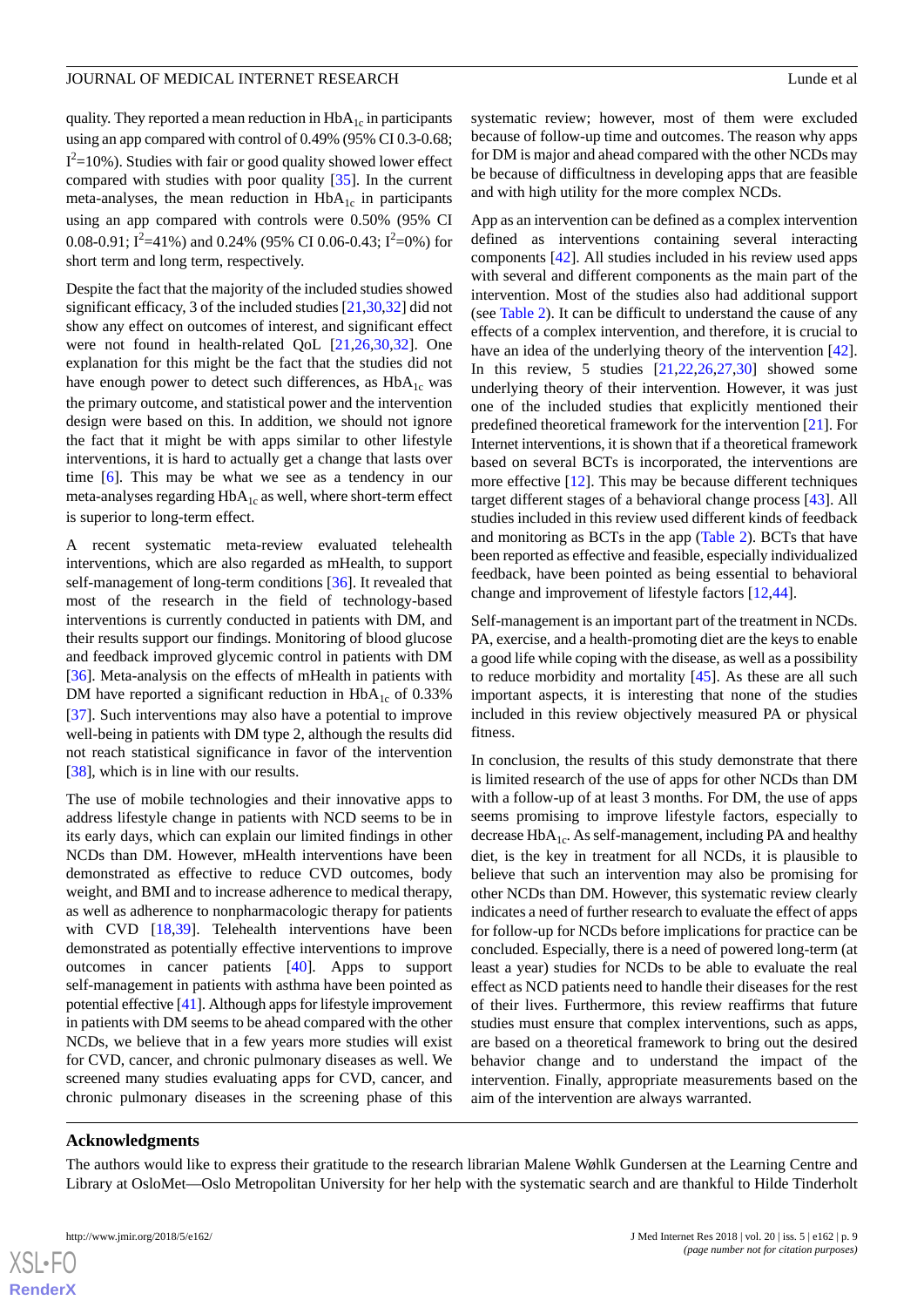Myrhaug at the Faculty of Health Sciences at OsloMet—Oslo Metropolitan University for her help in conducting meta-analyses. OsloMet—Oslo Metropolitan University funded this project, and the authors express their gratitude.

# **Conflicts of Interest**

<span id="page-9-11"></span>None declared.

# **Multimedia Appendix 1**

Search strategy.

[[PDF File \(Adobe PDF File\), 106KB-Multimedia Appendix 1](https://jmir.org/api/download?alt_name=jmir_v20i5e162_app1.pdf&filename=9f17c4691bb0ce288cc985ba0b82f650.pdf)]

## <span id="page-9-0"></span>**References**

<span id="page-9-1"></span>1. World Health Organization. 2017. Noncommunicable Diseases Progress Monitor, 2017 URL: [http://apps.who.int/iris/](http://apps.who.int/iris/bitstream/handle/10665/258940/9789241513029-eng.pdf;jsessionid=3B08B426AB7B0F41995FDDDC083DDFE5?sequence=1) [bitstream/handle/10665/258940/9789241513029-eng.](http://apps.who.int/iris/bitstream/handle/10665/258940/9789241513029-eng.pdf;jsessionid=3B08B426AB7B0F41995FDDDC083DDFE5?sequence=1)

[pdf;jsessionid=3B08B426AB7B0F41995FDDDC083DDFE5?sequence=1](http://apps.who.int/iris/bitstream/handle/10665/258940/9789241513029-eng.pdf;jsessionid=3B08B426AB7B0F41995FDDDC083DDFE5?sequence=1)[\[WebCite Cache ID 6yNfMdZJ7](http://www.webcitation.org/

                                6yNfMdZJ7)]

- 2. Task Force on diabetes, pre-diabetes, and cardiovascular diseases of the European Society of Cardiology (ESC), European Association for the Study of Diabetes (EASD), Rydén L, Grant PJ, Anker SD, Berne C, et al. ESC guidelines on diabetes, pre-diabetes, and cardiovascular diseases developed in collaboration with the EASD-summary. Diab Vasc Dis Res 2014;11(3):133-173. [doi: [10.1177/1479164114525548\]](http://dx.doi.org/10.1177/1479164114525548)
- 3. Doyle C, Kushi LH, Byers T, Courneya KS, Demark-Wahnefried W, Grant B, 2006 Nutrition, Physical Activity and Cancer Survivorship Advisory Committee, American Cancer Society. Nutrition and physical activity during and after cancer treatment: an American Cancer Society guide for informed choices. CA Cancer J Clin 2006;56(6):323-353. [Medline: [17135691](http://www.ncbi.nlm.nih.gov/entrez/query.fcgi?cmd=Retrieve&db=PubMed&list_uids=17135691&dopt=Abstract)]
- <span id="page-9-2"></span>4. Rabe KF, Hurd S, Anzueto A, Barnes PJ, Buist SA, Calverley P, Global Initiative for Chronic Obstructive Lung Disease. Global strategy for the diagnosis, management, and prevention of chronic obstructive pulmonary disease: GOLD executive summary. Am J Respir Crit Care Med 2007 Sep 15;176(6):532-555. [doi: [10.1164/rccm.200703-456SO](http://dx.doi.org/10.1164/rccm.200703-456SO)] [Medline: [17507545\]](http://www.ncbi.nlm.nih.gov/entrez/query.fcgi?cmd=Retrieve&db=PubMed&list_uids=17507545&dopt=Abstract)
- <span id="page-9-4"></span><span id="page-9-3"></span>5. Arends J, Bachmann P, Baracos V, Barthelemy N, Bertz H, Bozzetti F, et al. ESPEN guidelines on nutrition in cancer patients. Clin Nutr 2017 Dec;36(1):11-48. [doi: [10.1016/j.clnu.2016.07.015](http://dx.doi.org/10.1016/j.clnu.2016.07.015)] [Medline: [27637832\]](http://www.ncbi.nlm.nih.gov/entrez/query.fcgi?cmd=Retrieve&db=PubMed&list_uids=27637832&dopt=Abstract)
- 6. Sabaté E. World Health Organization. Adherence to long-term therapies: evidence for action URL: [http://www.who.int/](http://www.who.int/chp/knowledge/publications/adherence_full_report.pdf?ua=1) [chp/knowledge/publications/adherence\\_full\\_report.pdf?ua=1](http://www.who.int/chp/knowledge/publications/adherence_full_report.pdf?ua=1)[[WebCite Cache ID 6yNi9WBdD\]](http://www.webcitation.org/

                                6yNi9WBdD)
- 7. van den Berg MH, Schoones JW, Vliet Vlieland TP. Internet-based physical activity interventions: a systematic review of the literature. J Med Internet Res 2007;9(3):e26. [Medline: [17942388](http://www.ncbi.nlm.nih.gov/entrez/query.fcgi?cmd=Retrieve&db=PubMed&list_uids=17942388&dopt=Abstract)]
- <span id="page-9-5"></span>8. Simons-Morton DG, Calfas KJ, Oldenburg B, Burton NW. Effects of interventions in health care settings on physical activity or cardiorespiratory fitness. Am J Prev Med 1998 Nov;15(4):413-430. [Medline: [9838981\]](http://www.ncbi.nlm.nih.gov/entrez/query.fcgi?cmd=Retrieve&db=PubMed&list_uids=9838981&dopt=Abstract)
- <span id="page-9-6"></span>9. van der Bij AK, Laurant MG, Wensing M. Effectiveness of physical activity interventions for older adults: a review. Am J Prev Med 2002 Feb;22(2):120-133. [Medline: [11818183](http://www.ncbi.nlm.nih.gov/entrez/query.fcgi?cmd=Retrieve&db=PubMed&list_uids=11818183&dopt=Abstract)]
- <span id="page-9-7"></span>10. Kahn EB, Ramsay LT, Brownson RC, Heath GW, Howze EH, Powell KE, et al. The effectiveness of interventions to increase physical activity. A systematic review. Am J Prev Med 2002;22(4 Suppl):73-107. [Medline: [11985936\]](http://www.ncbi.nlm.nih.gov/entrez/query.fcgi?cmd=Retrieve&db=PubMed&list_uids=11985936&dopt=Abstract)
- <span id="page-9-8"></span>11. Maher D, Ford N. Action on noncommunicable diseases: balancing priorities for prevention and care. Bull World Health Organ 2011 Aug 1;89(8):547-547A [[FREE Full text](http://www.scielosp.org/scielo.php?script=sci_arttext&pid=BLT.11.091967&lng=en&nrm=iso&tlng=en)] [doi: [10.2471/BLT.11.091967\]](http://dx.doi.org/10.2471/BLT.11.091967) [Medline: [21836749\]](http://www.ncbi.nlm.nih.gov/entrez/query.fcgi?cmd=Retrieve&db=PubMed&list_uids=21836749&dopt=Abstract)
- <span id="page-9-9"></span>12. Webb TL, Joseph J, Yardley L, Michie S. Using the internet to promote health behavior change: a systematic review and meta-analysis of the impact of theoretical basis, use of behavior change techniques, and mode of delivery on efficacy. J Med Internet Res 2010;12(1):e4. [doi: [10.2196/jmir.1376](http://dx.doi.org/10.2196/jmir.1376)] [Medline: [20164043](http://www.ncbi.nlm.nih.gov/entrez/query.fcgi?cmd=Retrieve&db=PubMed&list_uids=20164043&dopt=Abstract)]
- <span id="page-9-10"></span>13. Powell-Cope G, Nelson AL, Patterson ES. Patient Care Technology and Safety. In: Hughes RG, editor. Patient Safety and Quality: An Evidence-Based Handbook for Nurses. Rockville (MD): Agency for Healthcare Research and Quality; 2008.
- 14. Lustria ML, Noar SM, Cortese J, Van Stee SK, Glueckauf RL, Lee J. A meta-analysis of web-delivered tailored health behavior change interventions. J Health Commun 2013;18(9):1039-1069. [doi: [10.1080/10810730.2013.768727](http://dx.doi.org/10.1080/10810730.2013.768727)] [Medline: [23750972](http://www.ncbi.nlm.nih.gov/entrez/query.fcgi?cmd=Retrieve&db=PubMed&list_uids=23750972&dopt=Abstract)]
- <span id="page-9-12"></span>15. Beatty AL, Fukuoka Y, Whooley MA. Using mobile technology for cardiac rehabilitation: a review and framework for development and evaluation. J Am Heart Assoc 2013;2(6):e000568. [doi: [10.1161/JAHA.113.000568](http://dx.doi.org/10.1161/JAHA.113.000568)]
- 16. Cajita MI, Gleason KT, Han HR. A systematic review of mHealth-based heart failure interventions. J Cardiovasc Nurs 2016;31(3):E10-E22 [\[FREE Full text\]](http://europepmc.org/abstract/MED/26544175) [doi: [10.1097/JCN.0000000000000305](http://dx.doi.org/10.1097/JCN.0000000000000305)] [Medline: [26544175](http://www.ncbi.nlm.nih.gov/entrez/query.fcgi?cmd=Retrieve&db=PubMed&list_uids=26544175&dopt=Abstract)]
- 17. Cotter AP, Durant N, Agne AA, Cherrington AL. Internet interventions to support lifestyle modification for diabetes management: a systematic review of the evidence. J Diabetes Complications 2014;28(2):243-251. [doi: [10.1016/j.jdiacomp.2013.07.003\]](http://dx.doi.org/10.1016/j.jdiacomp.2013.07.003) [Medline: [24332469\]](http://www.ncbi.nlm.nih.gov/entrez/query.fcgi?cmd=Retrieve&db=PubMed&list_uids=24332469&dopt=Abstract)
- 18. Gandhi S, Chen S, Hong L, Sun K, Gong E, Li C, et al. Effect of mobile health interventions on the secondary prevention of cardiovascular disease: systematic review and meta-analysis. Can J Cardiol 2017 Feb;33(2):219-231. [doi: [10.1016/j.cjca.2016.08.017\]](http://dx.doi.org/10.1016/j.cjca.2016.08.017) [Medline: [27956043\]](http://www.ncbi.nlm.nih.gov/entrez/query.fcgi?cmd=Retrieve&db=PubMed&list_uids=27956043&dopt=Abstract)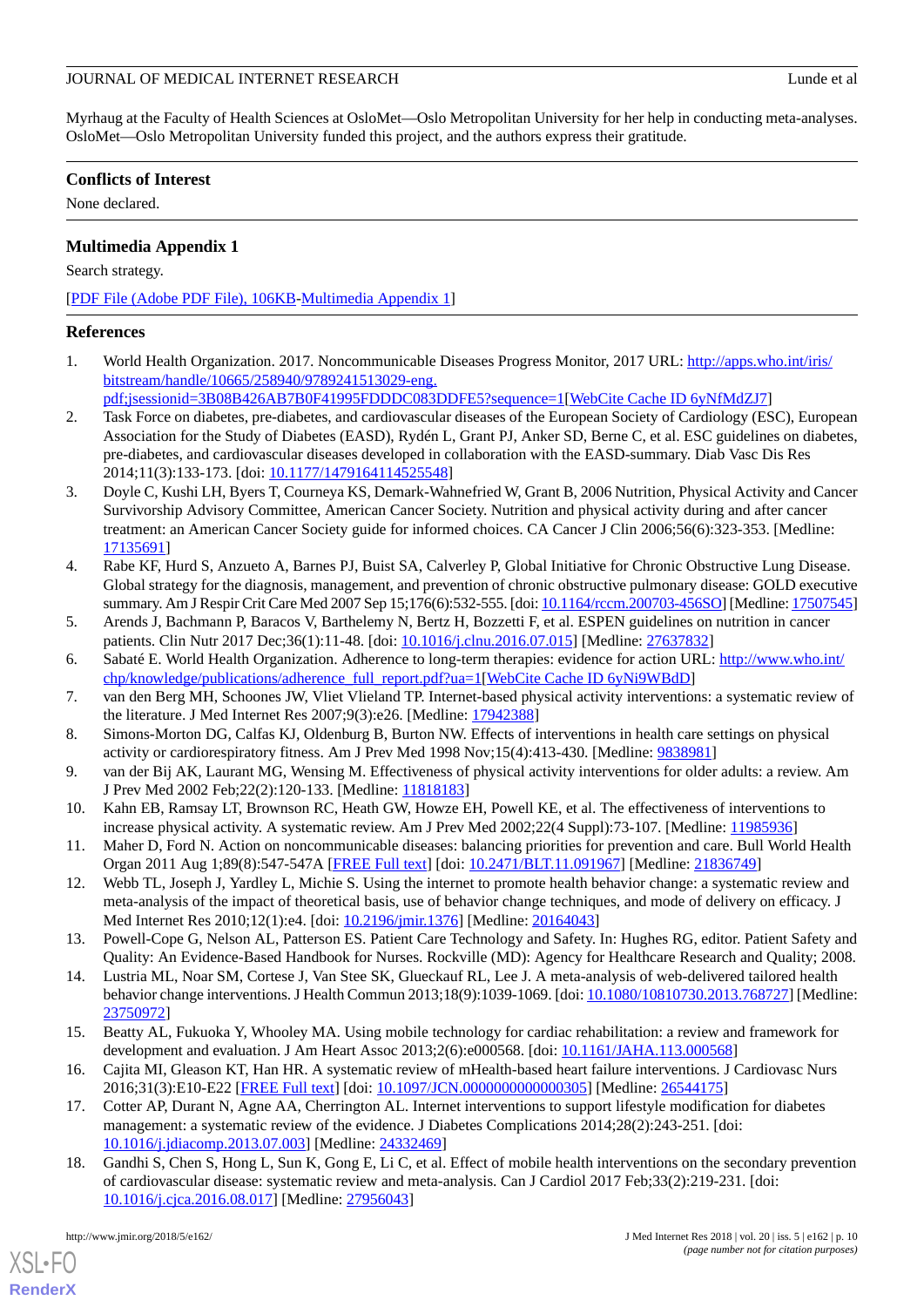- <span id="page-10-0"></span>19. Goode AD, Lawler SP, Brakenridge CL, Reeves MM, Eakin EG. Telephone, print, and Web-based interventions for physical activity, diet, and weight control among cancer survivors: a systematic review. J Cancer Surviv 2015 Dec;9(4):660-682.  $[doi: 10.1007/s11764-015-0442-2]$  $[doi: 10.1007/s11764-015-0442-2]$  $[doi: 10.1007/s11764-015-0442-2]$
- <span id="page-10-2"></span><span id="page-10-1"></span>20. Marzano L, Bardill A, Fields B, Herd K, Veale D, Grey N, et al. The application of mHealth to mental health: opportunities and challenges. Lancet Psychiatry 2015 Oct;2(10):942-948. [doi: [10.1016/S2215-0366\(15\)00268-0\]](http://dx.doi.org/10.1016/S2215-0366(15)00268-0) [Medline: [26462228](http://www.ncbi.nlm.nih.gov/entrez/query.fcgi?cmd=Retrieve&db=PubMed&list_uids=26462228&dopt=Abstract)]
- 21. Holmen H, Torbjørnsen A, Wahl AK, Jenum AK, Småstuen MC, Årsand E, et al. A mobile health intervention for self-management and lifestyle change for persons with type 2 diabetes, Part 2: one-year results from the Norwegian randomized controlled trial RENEWING HEALTH. JMIR mHealth and uHealth 2014;2(4):e57. [doi: [10.2196/mhealth.3882\]](http://dx.doi.org/10.2196/mhealth.3882) [Medline: [25499872](http://www.ncbi.nlm.nih.gov/entrez/query.fcgi?cmd=Retrieve&db=PubMed&list_uids=25499872&dopt=Abstract)]
- <span id="page-10-4"></span><span id="page-10-3"></span>22. Quinn CC, Shardell MD, Terrin ML, Barr EA, Ballew SH, Gruber-Baldini AL. Cluster-randomized trial of a mobile phone personalized behavioral intervention for blood glucose control. Diabetes Care 2011;34(9):1934-1942. [doi: [10.2337/dc11-0366\]](http://dx.doi.org/10.2337/dc11-0366) [Medline: [21788632](http://www.ncbi.nlm.nih.gov/entrez/query.fcgi?cmd=Retrieve&db=PubMed&list_uids=21788632&dopt=Abstract)]
- <span id="page-10-5"></span>23. Higgins JPT, Altman DG, Sterne JAC. Assessing risk of bias in included studies. In: Higgins JPT, Green S, editors. Cochrane Handbook for Systematic Reviews of Interventions Version 5.1.0. Monash University, Australia: The Cochrane Collaboration, 2011; 2011.
- <span id="page-10-6"></span>24. Cochrane Community. Copenhagen: The Nordic Cochrane Centre, The Cochrane Collaboration; 2014. RevMan 5 URL: [http://community.cochrane.org/tools/review-production-tools/revman-5\[](http://community.cochrane.org/tools/review-production-tools/revman-5)[WebCite Cache ID 6ye5kc25L\]](http://www.webcitation.org/

                                6ye5kc25L)
- <span id="page-10-7"></span>25. Guyatt GH, Oxman AD, Vist GE, Kunz R, Falck-Ytter Y, Alonso-Coello P, GRADE Working Group. GRADE: an emerging consensus on rating quality of evidence and strength of recommendations. BMJ 2008;336(7650):924-926. [doi: [10.1136/bmj.39489.470347.AD](http://dx.doi.org/10.1136/bmj.39489.470347.AD)] [Medline: [18436948](http://www.ncbi.nlm.nih.gov/entrez/query.fcgi?cmd=Retrieve&db=PubMed&list_uids=18436948&dopt=Abstract)]
- <span id="page-10-8"></span>26. Karhula T, Vuorinen AL, Rääpysjärvi K, Pakanen M, Itkonen P, Tepponen M, et al. Telemonitoring and mobile phone-based health coaching among Finnish diabetic and heart disease patients: randomized controlled trial. J Med Internet Res 2015 Jun 17;17(6):e153 [\[FREE Full text\]](http://www.jmir.org/2015/6/e153/) [doi: [10.2196/jmir.4059\]](http://dx.doi.org/10.2196/jmir.4059) [Medline: [26084979\]](http://www.ncbi.nlm.nih.gov/entrez/query.fcgi?cmd=Retrieve&db=PubMed&list_uids=26084979&dopt=Abstract)
- <span id="page-10-10"></span>27. Orsama AL, Lähteenmäki J, Harno K, Kulju M, Wintergerst E, Schachner H, et al. Active assistance technology reduces glycosylated hemoglobin and weight in individuals with type 2 diabetes: results of a theory-based randomized trial. Diabetes Technol Ther 2013 Aug;15(8):662-669. [doi: [10.1089/dia.2013.0056\]](http://dx.doi.org/10.1089/dia.2013.0056) [Medline: [23844570](http://www.ncbi.nlm.nih.gov/entrez/query.fcgi?cmd=Retrieve&db=PubMed&list_uids=23844570&dopt=Abstract)]
- <span id="page-10-13"></span>28. Quinn CC, Clough SS, Minor JM, Lender D, Okafor MC, Gruber-Baldini A. WellDoc mobile diabetes management randomized controlled trial: change in clinical and behavioral outcomes and patient and physician satisfaction. Diabetes Technol Ther 2008 Jun;10(3):160-168. [doi: [10.1089/dia.2008.0283](http://dx.doi.org/10.1089/dia.2008.0283)] [Medline: [18473689](http://www.ncbi.nlm.nih.gov/entrez/query.fcgi?cmd=Retrieve&db=PubMed&list_uids=18473689&dopt=Abstract)]
- <span id="page-10-11"></span>29. Waki K, Fujita H, Uchimura Y, Omae K, Aramaki E, Kato S, et al. DialBetics: a novel smartphone-based self-management support system for type 2 diabetes patients. J Diabetes Sci Technol 2014 Mar;8(2):209-215 [\[FREE Full text\]](http://europepmc.org/abstract/MED/24876569) [doi: [10.1177/1932296814526495\]](http://dx.doi.org/10.1177/1932296814526495) [Medline: [24876569\]](http://www.ncbi.nlm.nih.gov/entrez/query.fcgi?cmd=Retrieve&db=PubMed&list_uids=24876569&dopt=Abstract)
- <span id="page-10-9"></span>30. Wayne N, Perez DF, Kaplan DM, Ritvo P. Health coaching reduces HbA1c in type 2 diabetic patients from a lower-socioeconomic status community: a randomized controlled trial. J Med Internet Res 2015;17(10):e224. [doi: [10.2196/jmir.4871](http://dx.doi.org/10.2196/jmir.4871)] [Medline: [26441467](http://www.ncbi.nlm.nih.gov/entrez/query.fcgi?cmd=Retrieve&db=PubMed&list_uids=26441467&dopt=Abstract)]
- <span id="page-10-14"></span><span id="page-10-12"></span>31. Zhou W, Chen M, Yuan J, Sun Y. Welltang - a smart phone-based diabetes management application - improves blood glucose control in Chinese people with diabetes. Diabetes Res Clin Pract 2016 Jun;116:105-110. [doi: [10.1016/j.diabres.2016.03.018](http://dx.doi.org/10.1016/j.diabres.2016.03.018)] [Medline: [27321324](http://www.ncbi.nlm.nih.gov/entrez/query.fcgi?cmd=Retrieve&db=PubMed&list_uids=27321324&dopt=Abstract)]
- <span id="page-10-15"></span>32. Johnston N, Bodegard J, Jerstrom S, Akesson J, Brorsson H, Alfredsson J, et al. Effects of interactive patient smartphone support app on drug adherence and lifestyle changes in myocardial infarction patients: a randomized study. Am Heart J 2016 Aug;178:85-94. [doi: [10.1016/j.ahj.2016.05.005\]](http://dx.doi.org/10.1016/j.ahj.2016.05.005) [Medline: [27502855\]](http://www.ncbi.nlm.nih.gov/entrez/query.fcgi?cmd=Retrieve&db=PubMed&list_uids=27502855&dopt=Abstract)
- <span id="page-10-16"></span>33. WHO Global Observatory for eHealth. In: Kay M, Santos J, Takane M, editors. mHealth: New horizons for health through mobile technologies. Switzerland: World Health Organization; 2011.
- <span id="page-10-17"></span>34. Hamine S, Gerth-Guyette E, Faulx D, Green BB, Ginsburg AS. Impact of mHealth chronic disease management on treatment adherence and patient outcomes: a systematic review. J Med Internet Res 2015;17(2):e52. [doi: [10.2196/jmir.3951\]](http://dx.doi.org/10.2196/jmir.3951) [Medline: [25803266](http://www.ncbi.nlm.nih.gov/entrez/query.fcgi?cmd=Retrieve&db=PubMed&list_uids=25803266&dopt=Abstract)]
- <span id="page-10-18"></span>35. Can H, Carter B, Hewitt J, Francisa T, Mayor S. Do mobile phone applications improve glycemic control (HbA1c) in the self-management of diabetes? A systematic review, meta-analysis, and GRADE of 14 randomized trials. Diabetes Care 2016 Nov;39(11):2089-2095. [doi: [10.2337/dc16-0346](http://dx.doi.org/10.2337/dc16-0346)] [Medline: [27926892\]](http://www.ncbi.nlm.nih.gov/entrez/query.fcgi?cmd=Retrieve&db=PubMed&list_uids=27926892&dopt=Abstract)
- <span id="page-10-19"></span>36. Hanlon P, Daines L, Campbell C, McKinstry B, Weller D, Pinnock H. Telehealth interventions to support self-management of long-term conditions: a systematic metareview of diabetes, heart failure, asthma, chronic obstructive pulmonary disease, and cancer. Send to J Med Internet Res 2017;19(5):e172. [doi: [10.2196/jmir.6688](http://dx.doi.org/10.2196/jmir.6688)] [Medline: [28526671\]](http://www.ncbi.nlm.nih.gov/entrez/query.fcgi?cmd=Retrieve&db=PubMed&list_uids=28526671&dopt=Abstract)
- 37. Alharbi NS, Alsubki N, Jones S, Khunti K, Munro N, de Lusignan S. Impact of information technology-based interventions for type 2 diabetes mellitus on glycemic control: a systematic review and meta-analysis. J Med Internet Res 2016;18(11):e310. [doi: [10.2196/jmir.5778\]](http://dx.doi.org/10.2196/jmir.5778) [Medline: [27888169\]](http://www.ncbi.nlm.nih.gov/entrez/query.fcgi?cmd=Retrieve&db=PubMed&list_uids=27888169&dopt=Abstract)
- 38. Hadjiconstantinou M, Byrne J, Bodicoat DH, Robertson N, Eborall H, Khunti K, et al. Do web-based interventions improve well-being in type 2 diabetes? A systematic review and meta-analysis. J Med Internet Res 2016;18(10):e270. [doi: [10.2196/jmir.5991](http://dx.doi.org/10.2196/jmir.5991)] [Medline: [27769955](http://www.ncbi.nlm.nih.gov/entrez/query.fcgi?cmd=Retrieve&db=PubMed&list_uids=27769955&dopt=Abstract)]